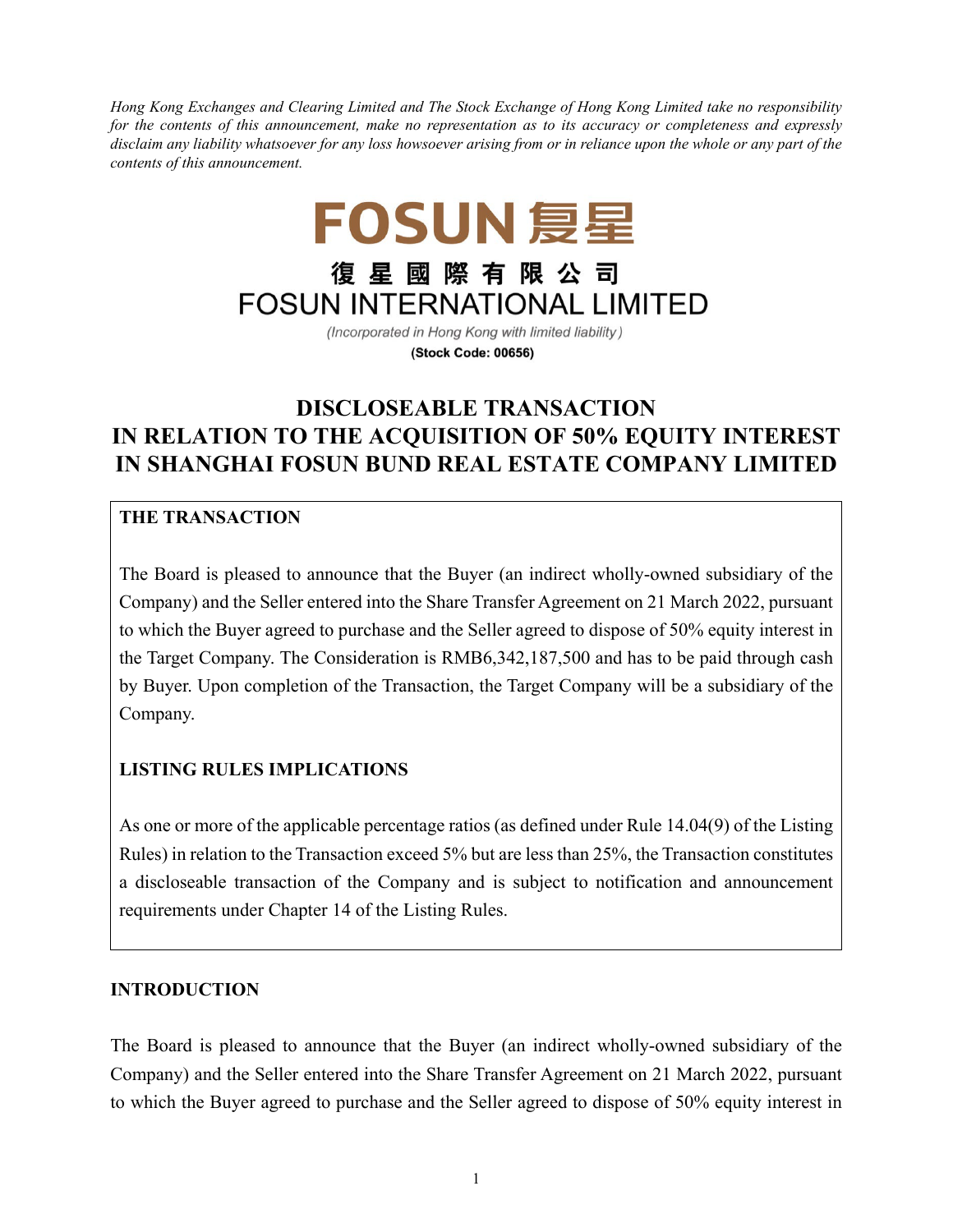the Target Company. The Consideration is RMB6,342,187,500 and has to be paid through cash by the Buyer. Upon completion of the Transaction, the Target Company will be a subsidiary of the Company.

#### **Share Transfer Agreement**

The major terms of the Share Transfer Agreement are as follows:

| Date:                             | 21 March 2022                                                                                                                                                                                                                                                                                          |
|-----------------------------------|--------------------------------------------------------------------------------------------------------------------------------------------------------------------------------------------------------------------------------------------------------------------------------------------------------|
| <b>Parties:</b>                   | <b>Buyer:</b> Zhejiang Fosun, an indirect wholly-owned subsidiary of the Company<br>as at the date of this announcement                                                                                                                                                                                |
|                                   | <b>Seller: ZRT</b>                                                                                                                                                                                                                                                                                     |
|                                   | To the best of the Directors' knowledge, information and belief, and after having<br>made all reasonable enquires, the Seller and its ultimate beneficial owners are<br>third parties independent of the Company and connected persons (has the<br>meaning given by the Listing Rules) of the Company. |
| <b>The</b><br><b>Transaction:</b> | Pursuant to the Share Transfer Agreement, the Buyer agreed to purchase and the<br>Seller agreed to dispose of 50% equity interest in the Target Company.                                                                                                                                               |

#### **Consideration**

The Consideration is RMB6,342,187,500. The Buyer has to pay all of the Consideration to the Seller by cash before 31 March 2022. The Consideration has to be settled through a combination of internal resources, shareholder loans and/or external financing.

The Consideration was determined through arm's length negotiations among the parties to the Share Transfer Agreement on normal commercial terms with reference to: (i) the potential benefits of the Transaction as set out in the section headed "REASONS FOR AND BENEFITS OF THE TRANSACTION"; and (ii) the valuation report on the Bund Finance Center ("**BFC**") property, which is the only property held by the Target Company (the "**Property Valuation Report**") issued by International United Consulting & Appraisal Limited ("**IUCA**"), an independent valuer. The value of the BFC property as at 31 December 2021 is approximately RMB23.078 billion pursuant to the Property Valuation Report (the "**Appraised Value**"). As the principal business of the Target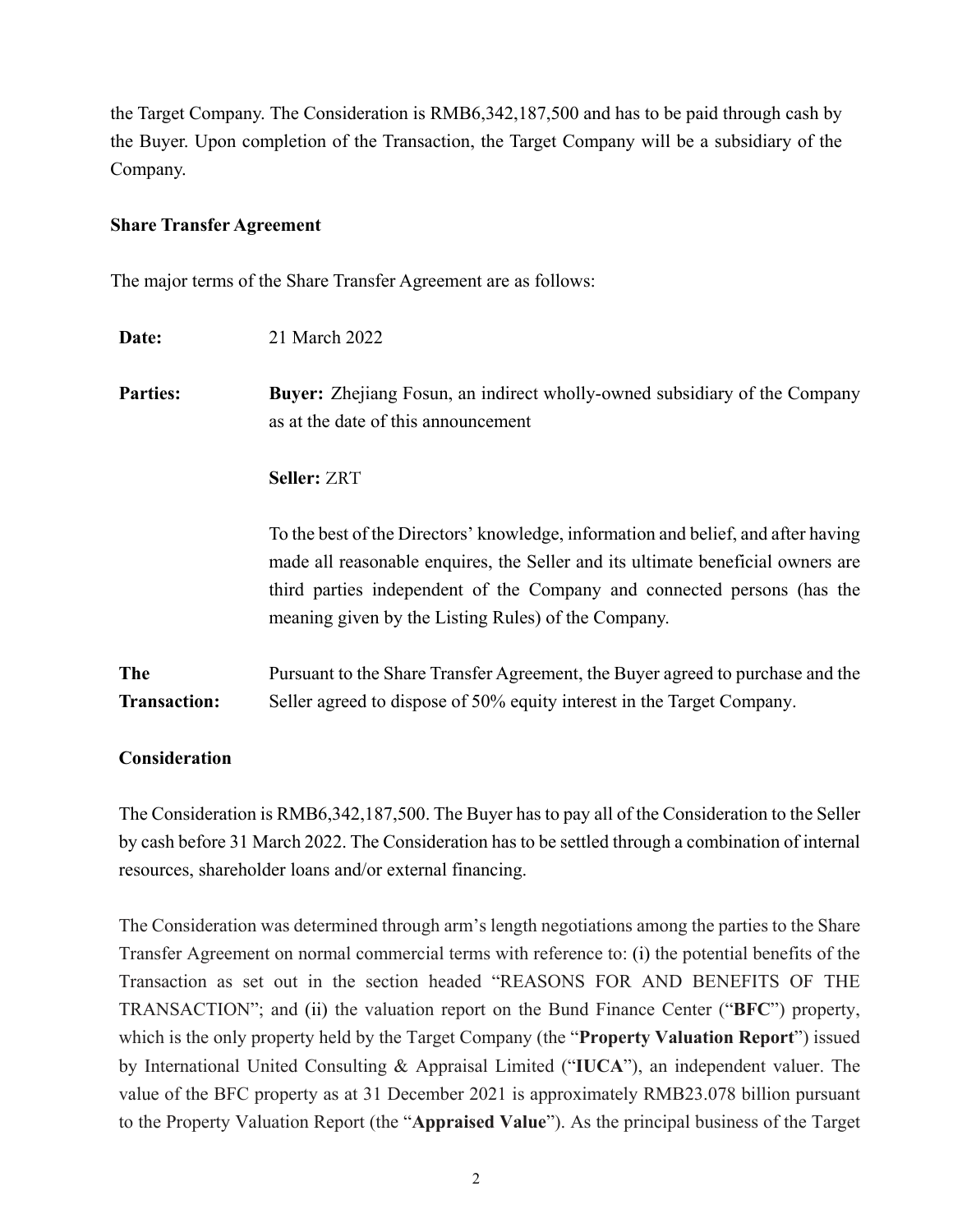Company is holding the BFC property, the value of 100% equity interest in the Target Company of approximately RMB12.684 billion is calculated by deducting its total liabilities from total asset (mainly including the Appriased Value of the BFC property) of the Target Company. Since the Transaction is in relation to acquiring 50% equity interest in the Target Company, the Consideration is determined to be RMB6,342,187,500.

IUCA is a leading valuation advisory firm and is experienced in performing a full range of valuation advisory services for various purposes including financial reporting, fund raising, circular disclosure, tax declaration, etc.. The Property Valuation Report was approved and signed by the director of IUCA, Justin Liang (梁立), who is a Chartered Financial Analyst. Justin Liang has extensive work experience in valuation and corporate advisory industries.

IUCA considered that the cost method, market method and income method are valuation methods commonly used in valuation of assets. IUCA considered that (i) cost method is not an appropriate method as it cannot objectively reflect the property value for commercial and office purposes; and (ii) market method is not an appropriate method as it is impossible to obtain relatively similar, fair and comparable transaction cases from the surrounding properties based on the market research of the surrounding properties. Therefore, IUCA considered that the income method is appropriate to evaluate the objective and reasonable value of the BFC property.

The Appraised Value is calculated based on the income method by (i) estimating the future annual property income of the BFC property based on the agreed rent within the term of the existing lease contracts of the BFC property and the rent in the similar surrounding market for the term beyond the existing lease contracts (the "**Annual Property Income**"); and (ii) discounting and accumulating the Annual Property Income by a property return rate determined with reference to the current operation and market conditions of the BFC property for an income period of the BFC property from 31 December 2021 up to the expiration date of land use right of the BFC property according to its "Real Property Ownership Certificate".

The key assumptions of the Property Valutioan Report include the followings:

- (1) At present, there is no significant change in the political and legal environment as well as the macro-economic policies, industrial policies and regional development policies of countries or regions that have a significant impact on the business of the Target Company.
- (2) The operation and business of the Target Company will not be seriously interrupted by any force majeure event or unpredictable factors beyond its control, including but not limited to war, military incident, natural disaster or catastrophe (such as flood and typhoon), epidemic disease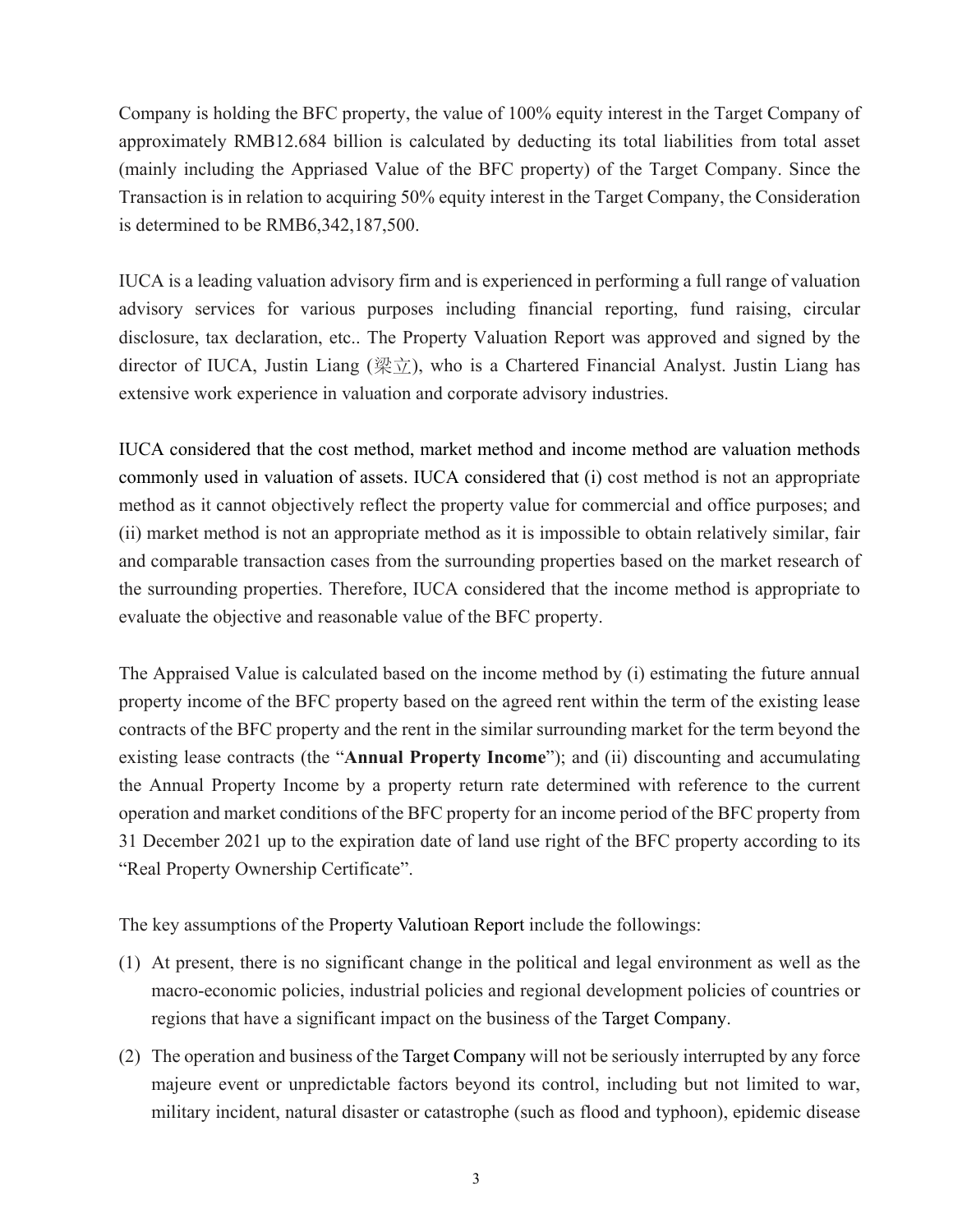or serious accident.

- (3) The management of the Target Company is responsible and its business activities and services are lawful and compliant, which will not change significantly in the foreseeable future. The internal control system of the Target Company is effective and mature, and the risk management measures are sufficient and appropriate.
- (4) The basic data and financial data provided by the Target Company are true, accurate, legal and complete.
- (5) The impact of possible mortgage and guarantee matters on the value of the evaluated object is not considered.
- (6) All important and potential factors that may affect the value have been fully revealed to IUCA by the Target Company.

For the avoidance of doubt, the valuation of the BFC Property (being property interests as defined in Rule 5.01(3) of the Listing Rules) in the Property Valuation Report does not constitute a profit forecast under Rule 14.61 of the Listing Rules.

Taking into account the aforesaid factors, the Directors are of the view that the valuation methodology and key assumptions of the Property Valutioan Report are comparable to the market practice and are therefore fair and reasonable.

#### **Closing**

The Closing date shall be the date of shareholder's registration of the share transfer.

#### **REASONS FOR AND BENEFITS OF THE TRANSACTION**

Adhering to the positioning as an innovation-driven consumer group, the Group has been actively solidifying its foothold in four major business segments, namely Health, Happiness, Wealth and Intelligent Manufacturing, which support the lifestyle and consumption upgrading of modern Chinese consumers.

The Target Company owns a high-quality landmark property on The Bund of Shanghai - BFC. BFC is located at Zhongshan No. 2 Road (East), Huangpu District, Shanghai, China. The gross floor area of BFC is over 420,000 square meters. BFC has an integrated ecosystem with offices, retail, catering, entertainment, health, art and tourism. BFC overlooks the Huangpu River to the east and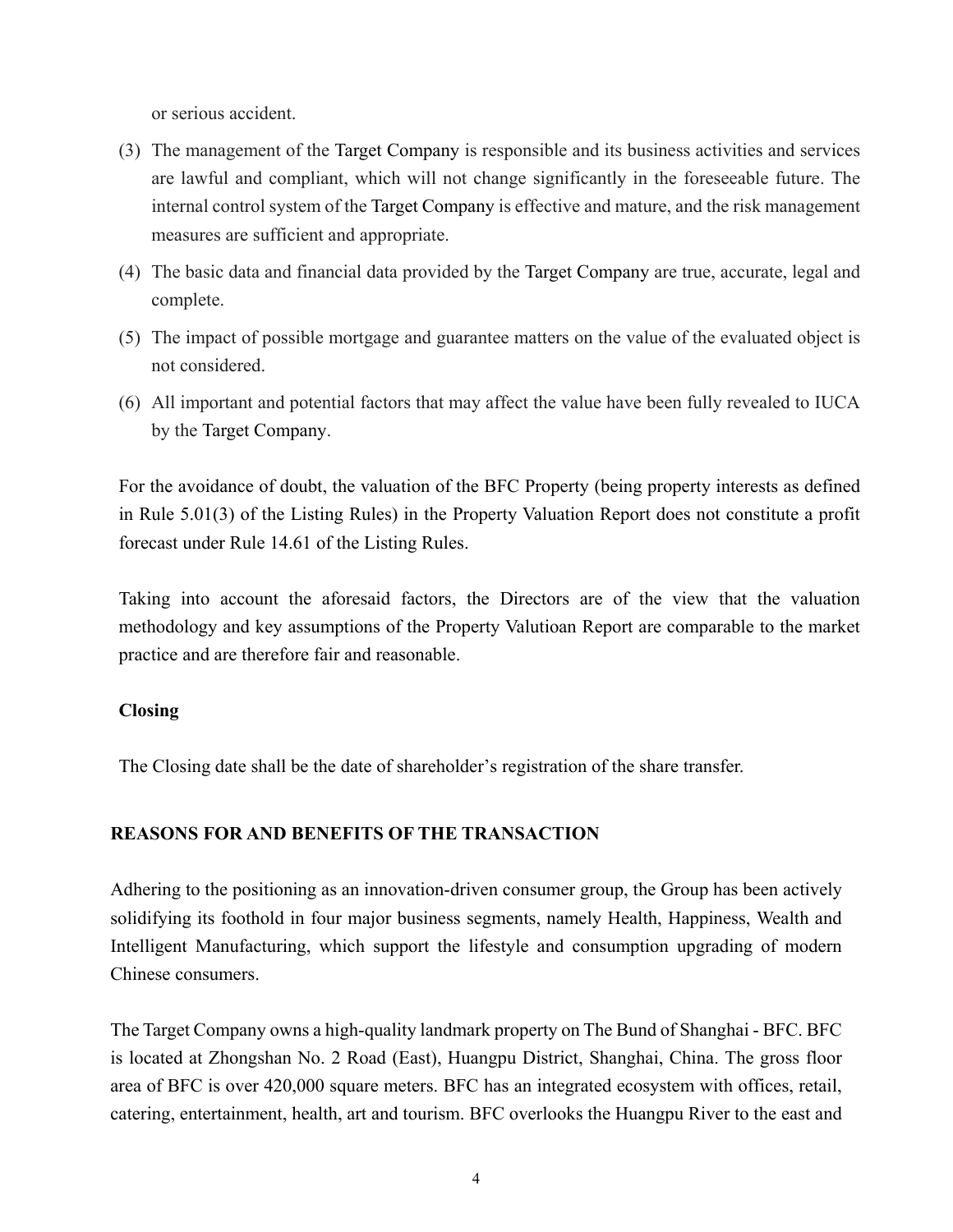the Yuyuan Tourist Mart to the west. BFC is a landmark project of the Group's "Hive City". Upon completion of the Transaction, the Company will indirectly hold 100% equity interest in the Target Company and enables the Group to build a commercial complex project more in line with the Group's ecosystem.

The Directors (including the independent non-executive Directors) consider that the terms of the Share Transfer Agreement and the Transaction are fair and reasonable and in the interests of the Company and its shareholders as a whole.

#### **LISTING RULES IMPLICATIONS**

As one or more of the applicable percentage ratios (as defined under Rule 14.04(9) of the Listing Rules) in relation to the Transaction exceed 5% but are less than 25%, the Transaction constitutes a discloseable transaction of the Company and is subject to notification and announcement requirements under Chapter 14 of the Listing Rules.

#### **GENERAL INFORMATION**

#### **The Target Company**

The Target Company was established in October 2010, which is a limited liability company established under the laws of China. Its principal business is holding the property of BFC.

The net profits (both before and after taxation) attributable to the equity holders of the Target Company for the two financial years immediately preceding the Transaction (in accordance with the International Financial Reporting Standards) are as follows:

|                              | For the year ended 31 December      |                                     |
|------------------------------|-------------------------------------|-------------------------------------|
|                              | 2021                                | 2020                                |
|                              | (unaudited)                         | (unaudited)                         |
|                              | approximately<br><b>RMB</b> million | approximately<br><b>RMB</b> million |
|                              |                                     |                                     |
| Net profit/(loss) before tax | 506.69                              | 1,069.45                            |
| Net profit/(loss) after tax  | 380.02                              | 896.21                              |

As at 31 December 2021, the unaudited total assets and net assets of the Target Company were approximately RMB24,300 million and RMB12,684 million, respectively.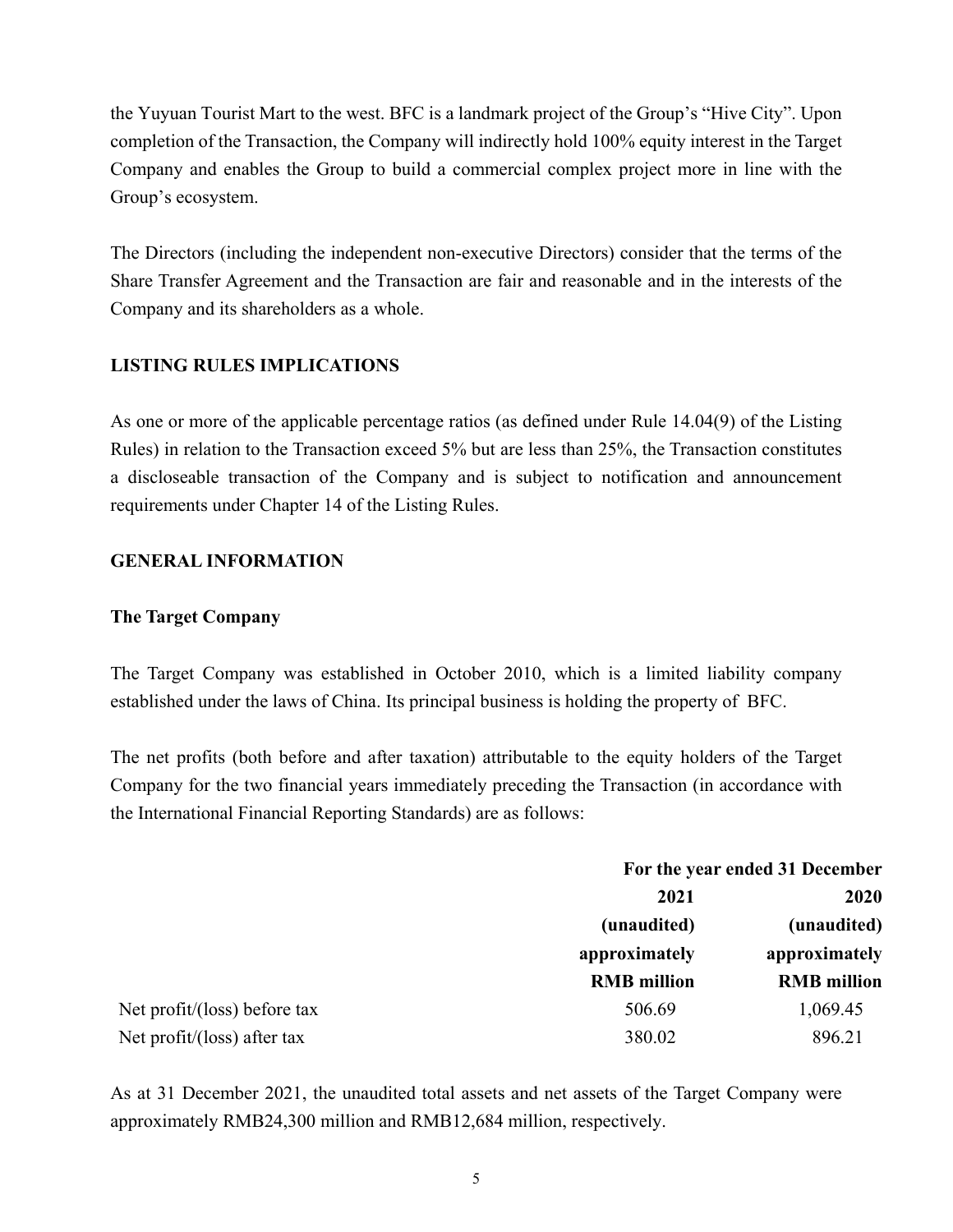#### **The Company**

The Company is incorporated under the laws of Hong Kong and its shares are listed and traded on the Main Board of the Hong Kong Stock Exchange with stock code 00656. It is an innovationdriven consumer group with mission to provide high-quality products and services for families around the world in Health, Happiness, Wealth and Intelligent Manufacturing business segments.

#### **The Buyer**

Zhejiang Fosun, a limited liability company established in China and an indirect wholly-owned subsidiary of the Company as at the date of this announcement. It is principally engaged in investment business.

#### **The Seller**

ZRT was established in the PRC in 1993 and is a financial institution approved and regulated by China Banking and Insurance Regulatory Commission. ZRT is principally engaged in the business of trust and asset management and the provision of related financial services. It is a leading trust company in the PRC and has asset under management of over RMB800 billion. ZRT is held as to 37.47% and 32.99% by Jingwei Textile Machinery Company Limited\* (經緯紡織機械股份有限 公司) ("**Jingwei Textile Machinery**") and Zhongzhi Enterprise Group Company Limited\* (中植 企業集團有限公司) ("**ZEG**"), respectively. The equity interest in ZRT held by each of its remaining shareholder is no more than 30%. Jingwei Textile Machinery is the largest shareholder of ZRT and it is listed on the Shenzhen Stock Exchange with stock code 000666. The beneficial owner of Jingwei Textile Machinery is China National Machinery Industry Corporation\* (中國機 械工業集團有限公司), which is wholly owned by the State Council. The ultimate beneficial owner of ZEG is Xie Zhikun (解直錕), who indirectly hold 76% equity interest of ZEG.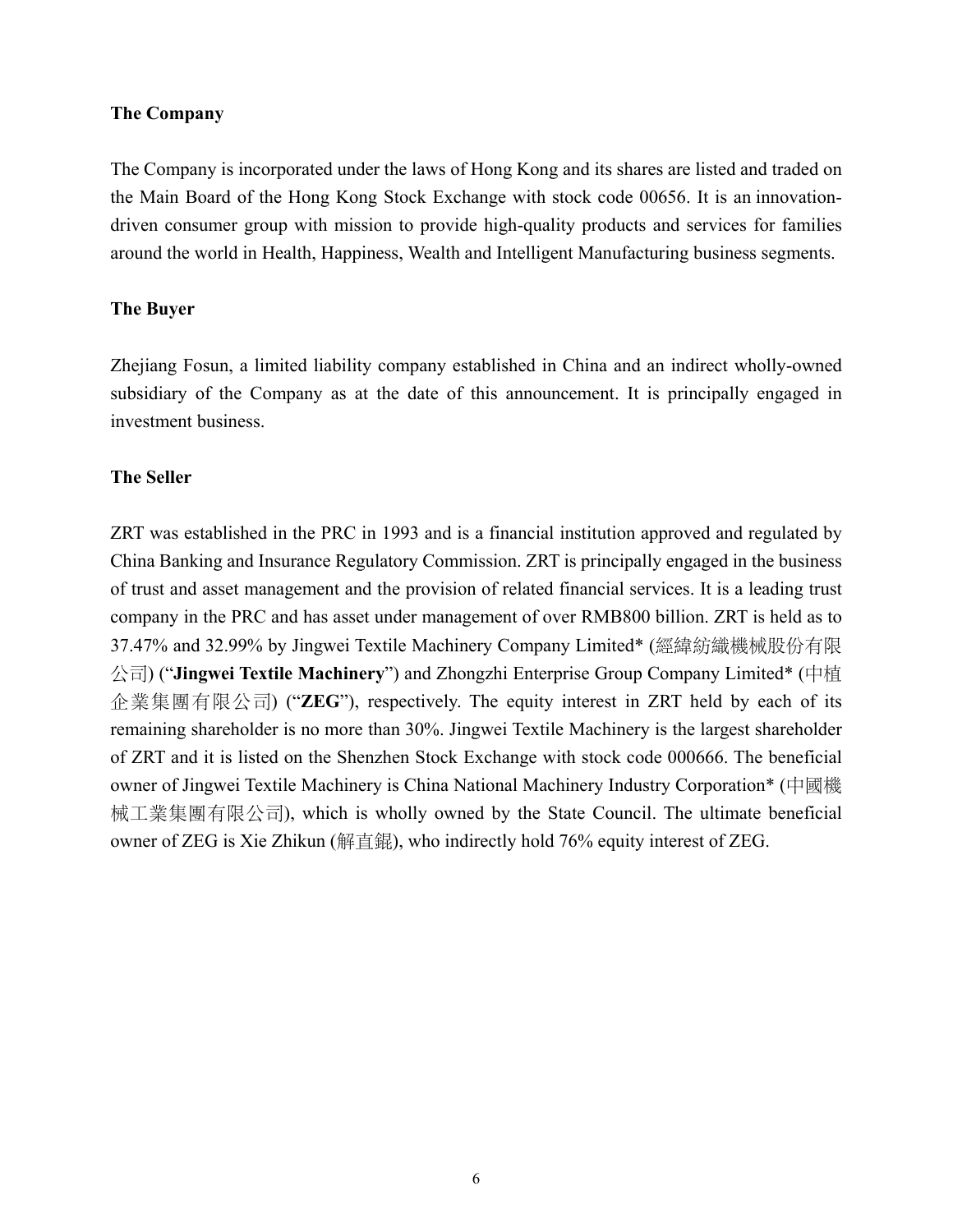# **DEFINITIONS**

In this announcement, unless the context otherwise requires, the following terms shall have the meanings as set out below:

| "Board"                        | the board of the directors of the Company                                                                                                                                                                          |
|--------------------------------|--------------------------------------------------------------------------------------------------------------------------------------------------------------------------------------------------------------------|
| "Buyer" or "Zhejiang<br>Fosun" | Zhejiang Fosun Commerce Development Limited* (浙江復星商業發<br>展有限公司), a limited liability company established in China and an<br>indirect wholly-owned subsidiary of the Company as at the date of this<br>announcement |
| "Company"                      | Fosun International Limited (復星國際有限公司), a company<br>incorporated under the laws of Hong Kong and whose shares are listed<br>and traded on the Main Board of the Hong Kong Stock Exchange with<br>stock code 00656 |
| "Consideration"                | the consideration payable by the Buyer for purchasing 50% equity<br>interest in the Target Company held by the Seller pursuant to the Share<br><b>Transfer Agreement</b>                                           |
| "Directors"                    | the directors of the Company                                                                                                                                                                                       |
| "Group"                        | the Company and its subsidiaries                                                                                                                                                                                   |
| "Hong Kong"                    | the Hong Kong Special Administrative Region of the PRC                                                                                                                                                             |
| "Hong Kong Stock<br>Exchange"  | The Stock Exchange of Hong Kong Limited                                                                                                                                                                            |
| "Listing Rules"                | the Rules Governing the Listing of Securities on the Hong Kong Stock<br>Exchange                                                                                                                                   |
| "PRC" or "China"               | the People's Republic of China, which for the purpose of this<br>announcement excludes Hong Kong, Macau Special Administrative<br>Region and Taiwan region                                                         |
| "RMB"                          | Renminbi, the lawful currency of the PRC                                                                                                                                                                           |
| "Seller" or "ZRT"              | Zhongrong International Trust Co. Ltd.* (中融國際信託有限公司), a<br>financial institution approved and regulated by China Banking and<br><b>Insurance Regulatory Commission</b>                                             |
| "Share Transfer<br>Agreement"  | the share transfer agreement entered into between the Seller and the<br>Buyer dated 21 March 2022 in relation to the Transaction                                                                                   |